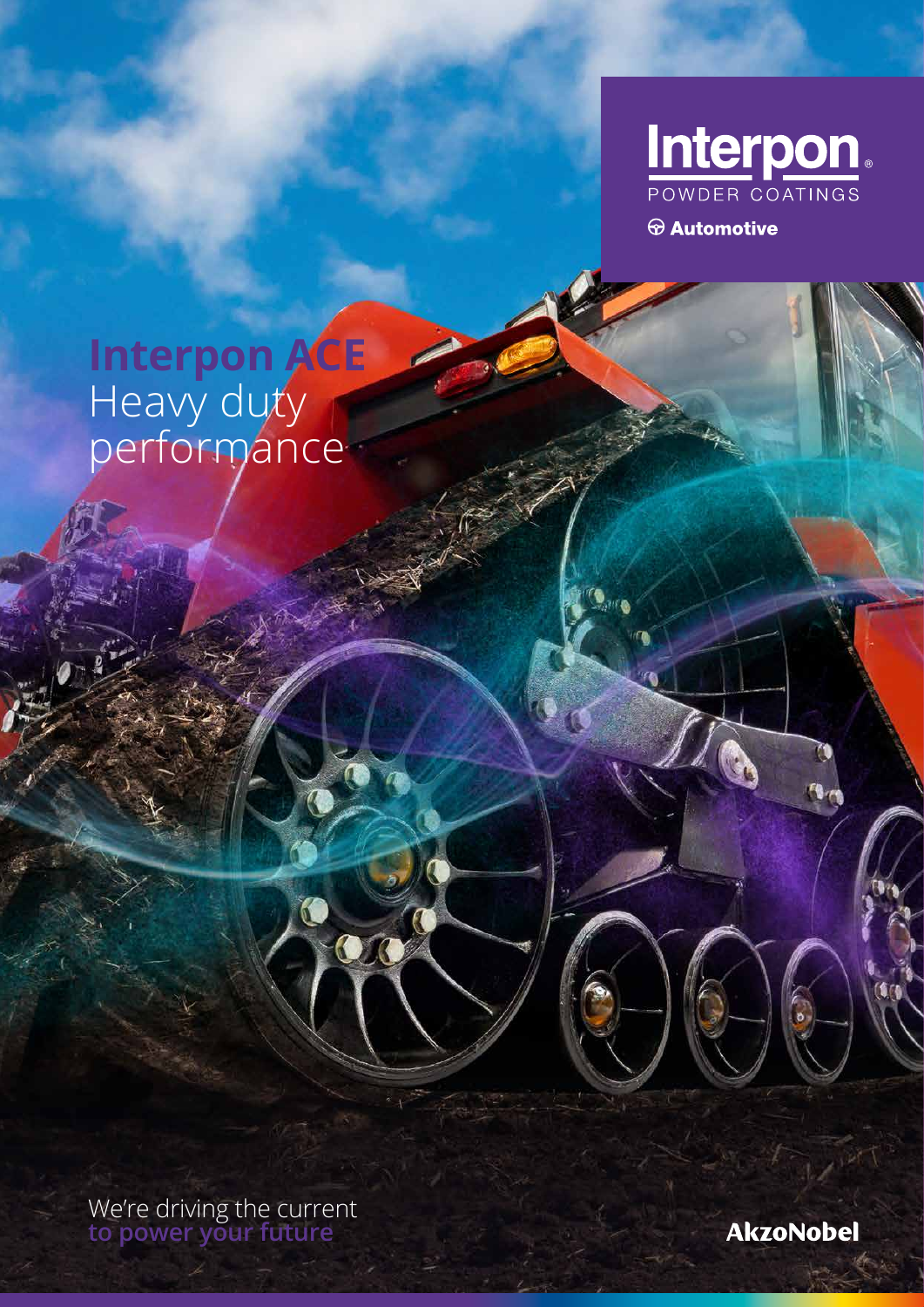## **Interpon ACE** Heavy duty performance

Agricultural and Construction Equipment (ACE) vehicles and their various parts help create the realities of tomorrow; from the food we harvest to the buildings in which we live. They need to perform. They need the market's best products to provide them with the ultimate in protection, functionality and finish. Interpon powder coatings deliver the optimum performance in any conditions and any environment. They can be applied without fuss and with total efficiency. And they come from a brand whose reputation has been built upon putting people and businesses first for more than half a century.

From construction to agriculture, forestry to mining, our powder coatings are designed for the very particular demands of the ACE market. With superior corrosion and weathering protection, as well as an array of high-quality finishes and single-step coating process, Interpon's ACE range is the product of choice for vehicles often pushed to the limit of their endurance.

Whether you're looking to move away from liquid coatings and realize the benefits of powder or access the specific advantages Interpon's ACE range can provide, start a new conversation today and see how our products can support agricultural, construction and earth moving machines and equipment, and your business.

## **Leading benefits**

#### **Putting sustainability first**

At Interpon, we're driving towards a greener, more sustainable future. Not only does our ACE powder coatings range produce no hazardous waste, including Lead, Chrome VI, Arsenic, Cadmium and Mercury, but it also allows you to benefit from high quality finishes free from Volatile Organic Compounds (VOCs).

#### **Solutions to meet any challenge**

For every requirement, Interpon has the solution you need. This means catering for any vehicle type, whether a tractor or digger, forklift or bulldozer. It means matching products up to your specific durability and corrosion-resistance needs. And it means meeting the specific requirements of OEMs with bespoke products or colors, matched to your particular need.

#### **Flexibility throughout**

Choose from a wide range of chemistries to meet any challenge, from standard or high durability polyester topcoats and dry-on-dry technology, through to hybrid and pure epoxy primers. The full polyester portfolio is available with or without TGIC.

#### **Science made simple**

The world of ACE machinery and equipment is complex. But we can provide the simple solutions you need to allow products to thrive. When it comes to corrosion, ACE primers work in combination with standard substrate pre-treatment and any Interpon ACE topcoat. When tackling chemicals, the full product range is designed to resist attack from common chemical agents such as unleaded gasoline, diesel fuel, lubricant oil, hydraulic fluids, alkali and acid solutions. And to meet mechanical requirements, all have the hardness, adhesion, flexibility and impact resistance they need.

#### **The perfect partner**

Whatever your business goals, Interpon is the perfect partner. Our global footprint allows you to access the highest quality products, wherever you are in the world; to benefit from cutting edge, innovative products produced at our state-of-the-art R&D centres; and work closely with our local teams, who can provide the personal touch your business needs.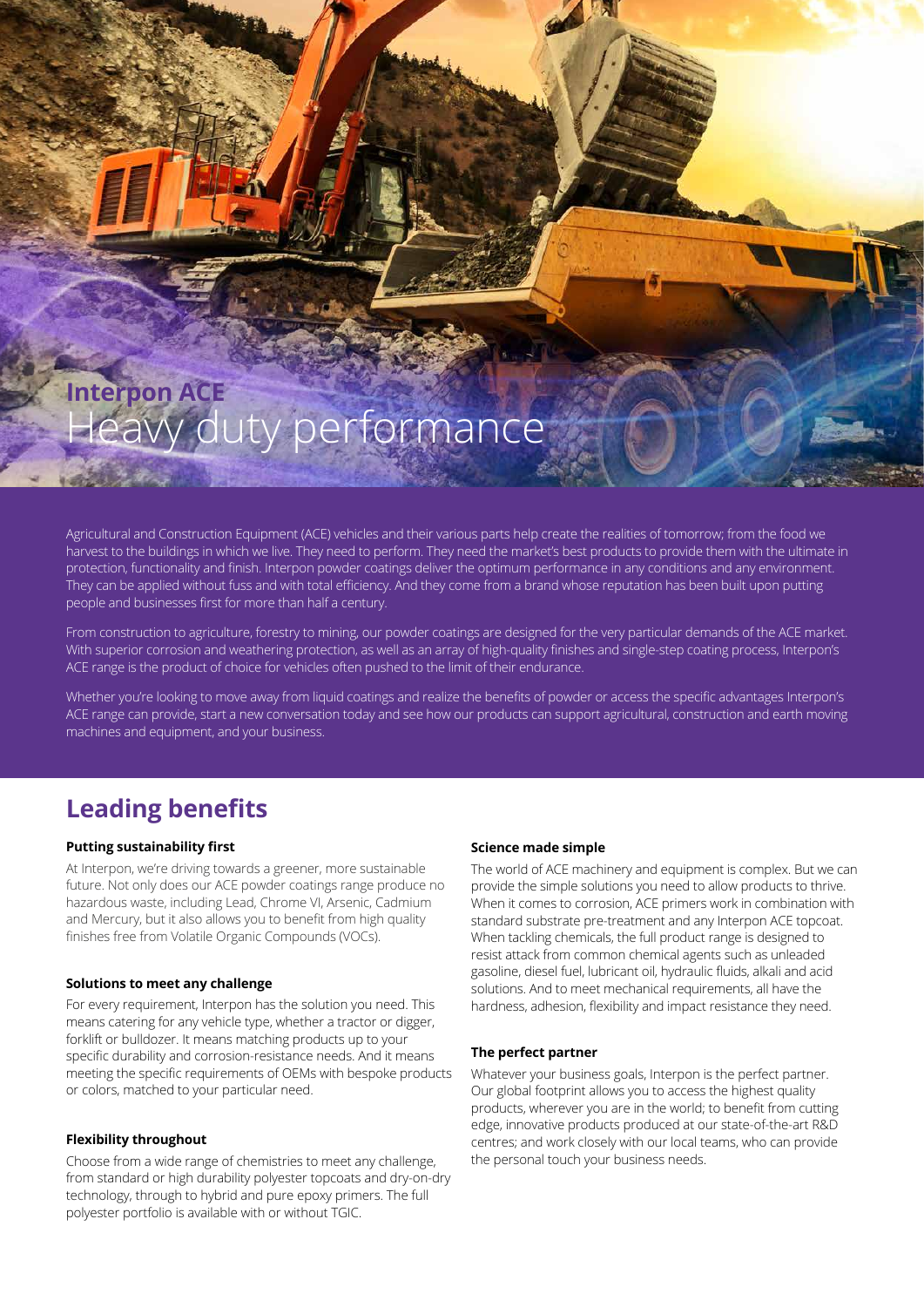## **Comprehensive product range**

#### **ACE 500 series: standard durable polyester topcoat**

Available with or without TGIC, the ACE 500 series can be matched in your special company color and meet your standard durability needs. The range provides consistently high protective qualities, UV stability and mechanical performance.

#### **ACE 1000 series: high durable polyester topcoat**

Designed for exterior components, the ACE 1000 range meets all of your functional and decorative needs. Outstanding resistance to chemicals, corrosion and everyday wear and tear is complemented by superior color retention in a high-gloss, satin or matt finish, to not only keep your vehicle functioning at the highest level, but also looking good all year round. Available with or without TGIC and with low-E, it offers the benefit of curing at lower temperatures to improve production throughout and increase line speeds.

#### **ACE 2000 series: super durable polyester topcoat**

The ACE 2000 range is available with or without TGIC and offers super durability, Excellent UV and weather resistance, and protection against corrosion to provide a higher resell value for second-hand vehicle market. Available in matt, satin and high gloss finishes, the range is tested against the most extreme conditions to ensure your heavy equipment is always performing, no matter what the challenge.

#### **ACE Primers**

Interpon's easy-to-apply ACE Primers have been tested to the highest specification to protect heavy duty vehicles and equipment from salt spray and chemical corrosion. When combined with a topcoat, the system provides excellent weatherability, durability and edge coverage, as well as being resistant to humidity and impact damage.

#### **ACE Align**

ACE Align's dry-on-dry application process allows the primer and topcoat to be applied and cured together, saving time and energy to bring economic advantages, as well as enhancing performance. High levels of corrosion resistance and edge coverage are complemented by excellent adhesion between the substrate, primer and topcoat, to ensure that the coating integrity remains uncompromised, no matter the conditions.

#### **Redox One Coat**

While coatings traditionally requires a primer layer for and corrosion protection, followed by a topcoat for gloss and UV protection, you can now reach corrosion protection up to C4M in a single coat. Using a base chemical pre-treatment like iron phosphate along with Interpon Redox One Coat, you can now deliver good levels of corrosion protection and UV durability for outdoor applications and on Sa2.5 blasted steel, expanding your offering and enhancing your business reputation.

### **Deciding features**

| <b>Features</b>                                                                                | <b>Benefits for the customer</b>                                               |
|------------------------------------------------------------------------------------------------|--------------------------------------------------------------------------------|
| Superior Corrosion and weathering protection                                                   | Coating integrity remains uncompromised even in the most<br>severe conditions. |
|                                                                                                | Less recalls from the market                                                   |
|                                                                                                | High resale value for second-hand sales                                        |
| High performance portfolio to withstand any type of condition,<br>e.g., mines, ploughing, etc. | Higher gloss and color retention                                               |
|                                                                                                | High scratch resistance                                                        |
|                                                                                                | Supreme customer satisfaction                                                  |
| Additional products available, such as Low E<br>(dry-on-dry application)                       | Energy saving                                                                  |
|                                                                                                | Increasing line efficiency                                                     |
|                                                                                                | Lower costs per unit                                                           |
| Robust and Durable                                                                             | Reduced costs as less re-works are needed                                      |
| Superb color range                                                                             | Ensuring the perfect solution for every need. Approved OEM<br>color match      |
| OEM Approvals                                                                                  | Confirming the performance and track record of our products                    |